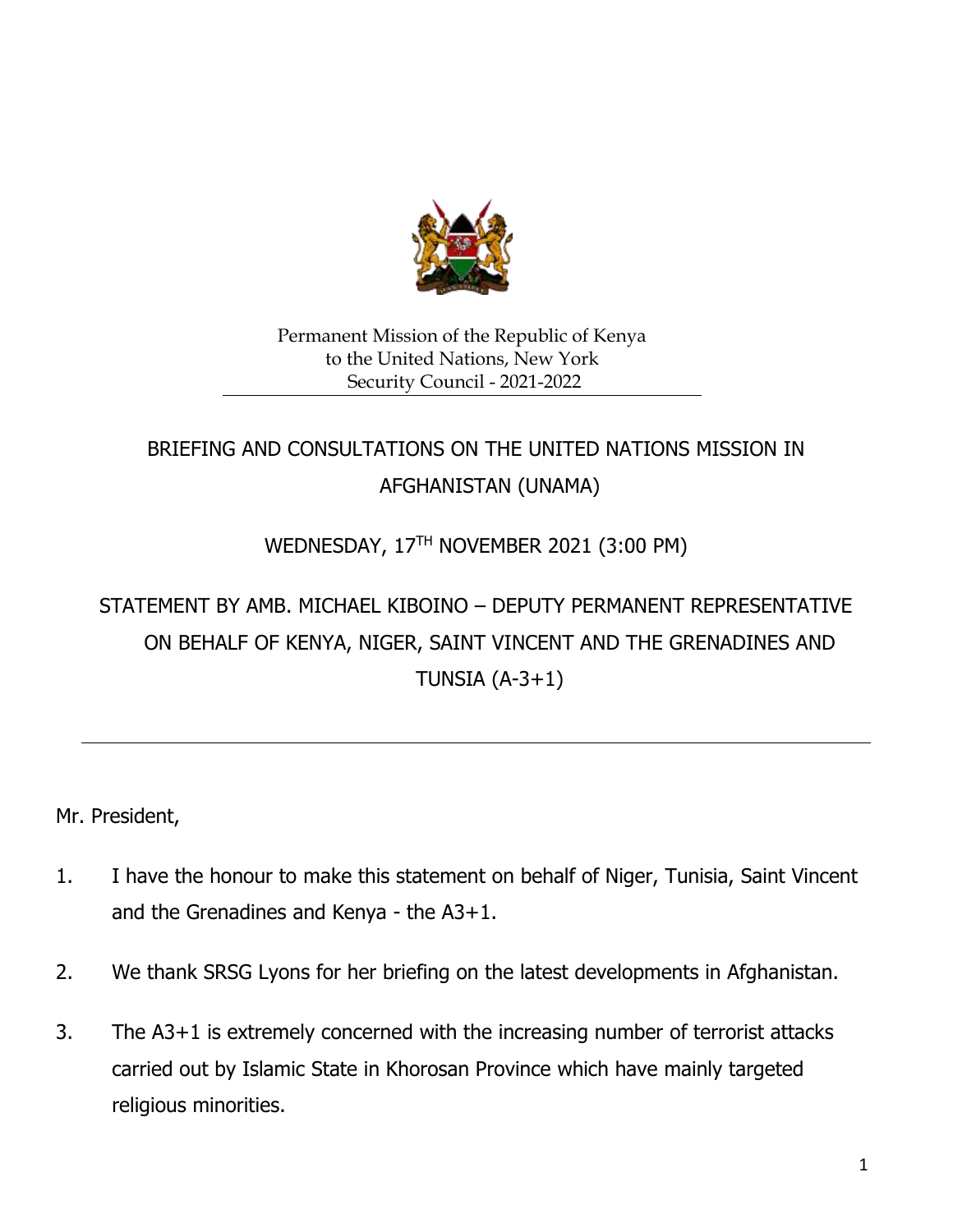- 4. We strongly condemn the recent spate of heinous attacks that targeted holy sites in Kandahar and Kunduz whose aim is to instill fear and fuel divisions amongst the Afghan people. The reprehensible targeting of civilians including medical personnel and civilian infrastructure is also a violation of international humanitarian law. All those responsible must be held to account.
- 5. The worrying turn of events in Afghanistan calls for immediate steps to revitalise the global counter terrorism architecture to ensure a structured and coordinated action to address these attacks that clearly constitute a threat to international peace and Security. The Security Council should endeavour to ensure that any interventions are informed by the peace, safety and security interests of the Afghan people and not motivated by geostrategic interests which will only further complicate the situation.
- 6. The A3+1 welcomes the third meeting of the participants of the Moscow Format Consultations on Afghanistan on 20<sup>th</sup> October, 2021 noting its recommendations which if pursued could contribute significantly to peace and stability in Afghanistan. We, in particular call on the Taliban to immediately take steps to improve governance and to form a truly inclusive government that adequately reflects the interests of all major ethno-political diversity groups as a prerequisite for a national reconciliation process in Afghanistan.
- 7. The A-3+1 remains disappointed that sufficient efforts have not been undertaken by the Taliban to deliver on its promises to the Afghan people. We reiterate that the Taliban makes sustained tangible efforts to embrace peace, cease links with terrorist groups and affiliates and engage in a meaningful dialogue with all components of society with a view to restoring security, putting in place a sound governance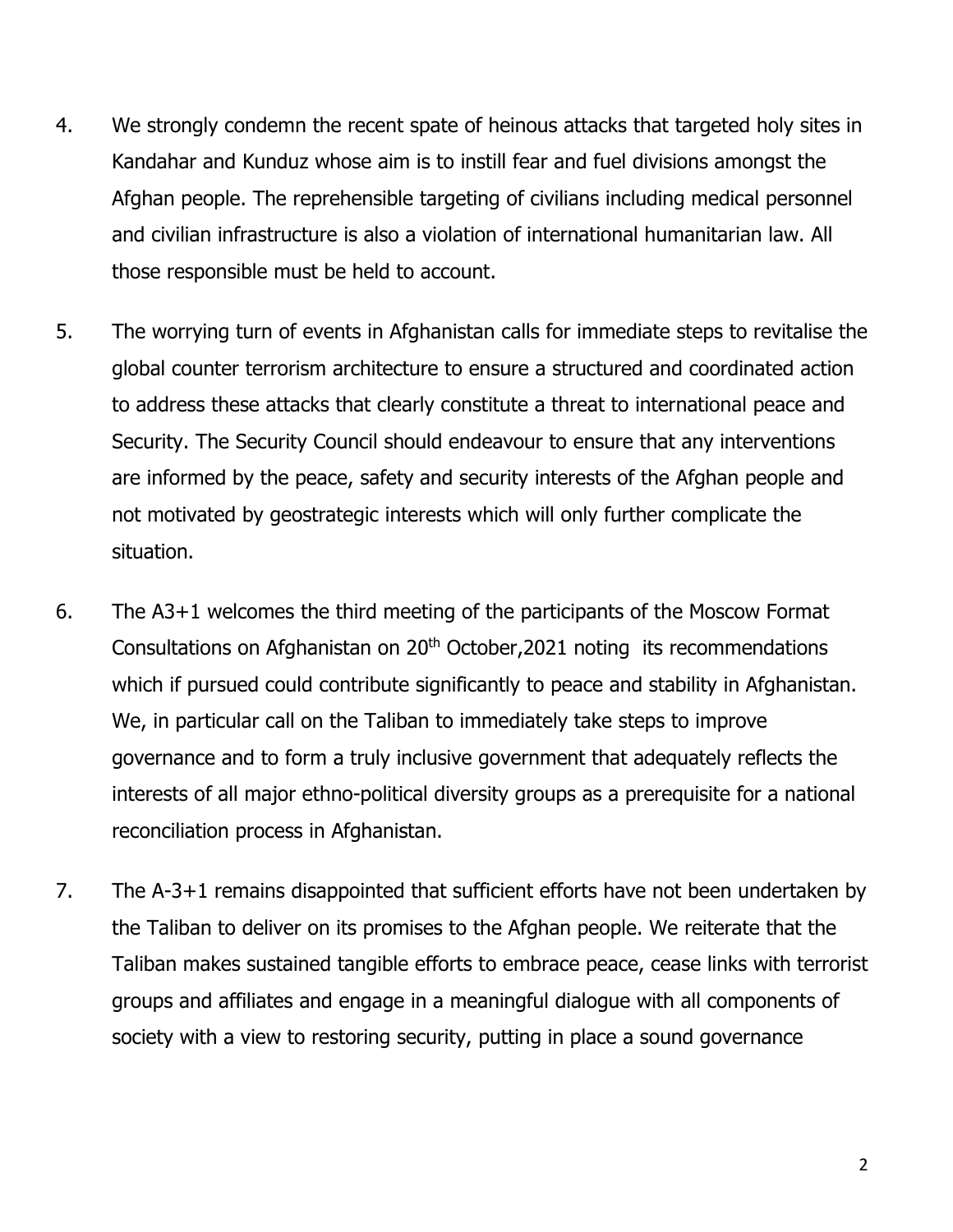structure, and upholding human rights for all people without discrimination on account of religion, ethnicity, gender or any other considerations.

- 8. We also call upon the Taliban to take immediate steps to apprehend Al Qaeda and ISIS leaders and operatives and hold them to account and demonstrate that Afghanistan will not be a haven for terrorist networks. The raft of measures laid out under Resolution 1267 and subsequent resolutions should in this regard be brought to bear as necessary.
- 9. With over 23 million facing acute hunger and nearly 9 million in near-famine conditions, the A3+1 remains deeply concerned with the dire humanitarian situation in Afghanistan. The situation is compounded by the collapsing economy that has pushed many Afghans into abject poverty. We are particularly concerned by the children's situation with an estimated 3.2 million under age 5 on the edge of acute malnutrition.
- 10. To address the immediate needs, the humanitarian agencies and the international community should prioritise vital public services including health and education for all. In this regard, the A3+1 commends the support from the international community especially the pledges of over USD 1.1 billion in humanitarian aid and development made during the 13<sup>th</sup> September pledging conference. We caution the Taliban against capitalising on the goodwill of the international community to hold the Afghan population hostage for the purpose of extracting financial or political concessions.
- 11. Mr. President, the A3+1 is gravely concerned by the plight of the women and girls of Afghanistan who are being denied their fundamental human rights including the right to work and the right to education.